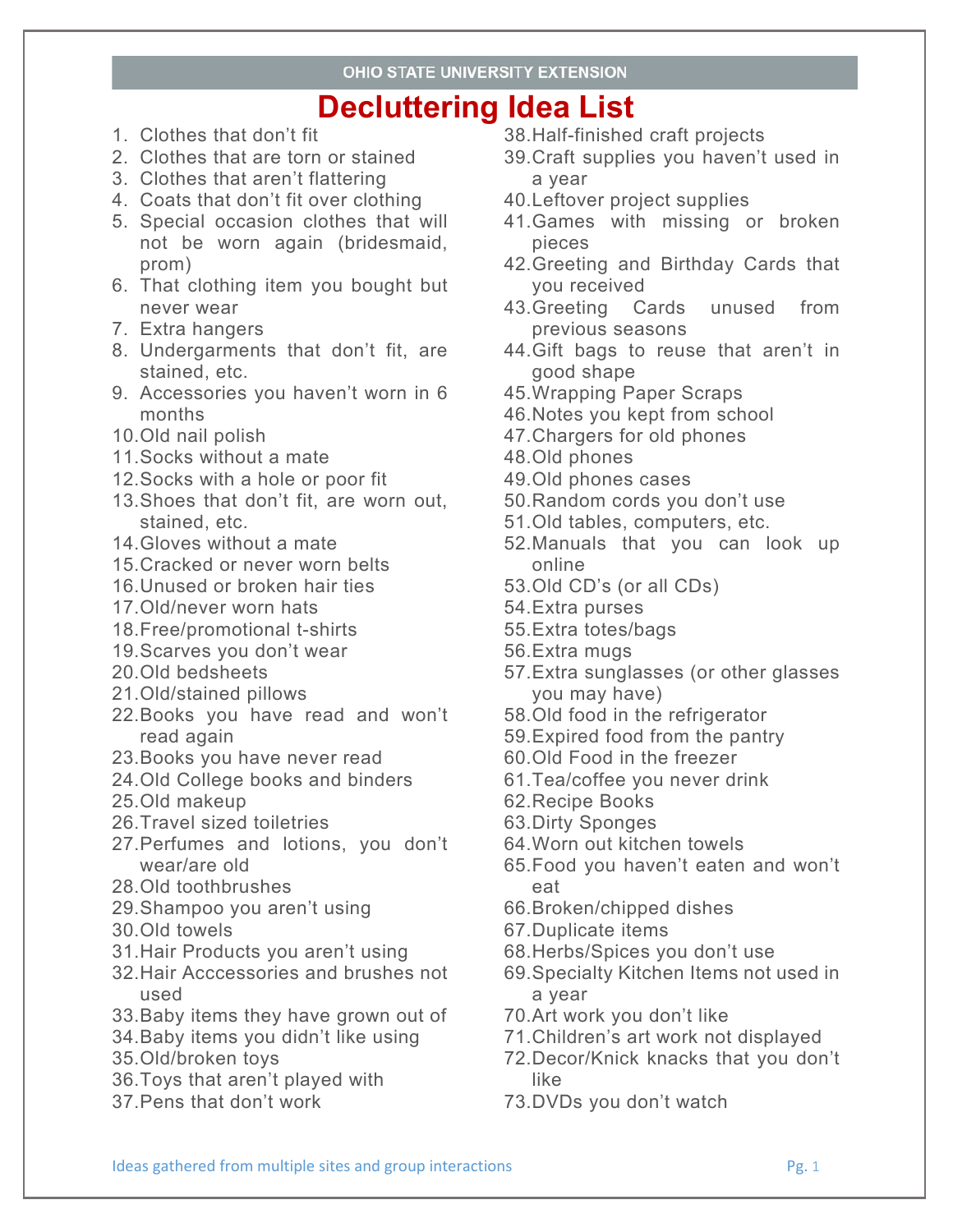- 74.Old video games
- 75.Old video game consoles
- 76.Old Computer games
- 77.Duplicates of tools
- 78.Broken Tools
- 79.Tools you don't use and/or could easily borrow
- 80.Items in storage you never look at
- 81.Unfinished projects
- 82.Cans of paint that you no longer need
- 83.Memorabilia that means nothing to you
- 84.Expired medicine and vitamins
- 85.Old receipts
- 86.Duplicate/bad photos
- 87.Photos of unknown people or places
- 88.Paperwork you don't need to file away
- 89.Dead plants/flowers
- 90.Cleaning products you don't use
- 91.Furniture that isn't necessary
- 92.Luggage no longer used
- 93.Old candles
- 94.Take out menus
- 95.Take loose change to the bank
- 96.Old boxes and packaging
- 97.Workout equipment you don't use
- 98.Magazines
- 99.Old pet toys
- 100. Unused vases
- 101. Old shopping bags
- 102. Broken Christmas Ornaments
- 103. Old car chargers
- 104. Trash in your car
- 105. Loose change in your car
- 106. Give back borrowed items
- 107. VHS you can't watch
- 108. Audiotapes you can't listen to
- 109. Switch bills to paperless billing
- 110. Old keys
- 111. Expired gift cards or gift cards you aren't using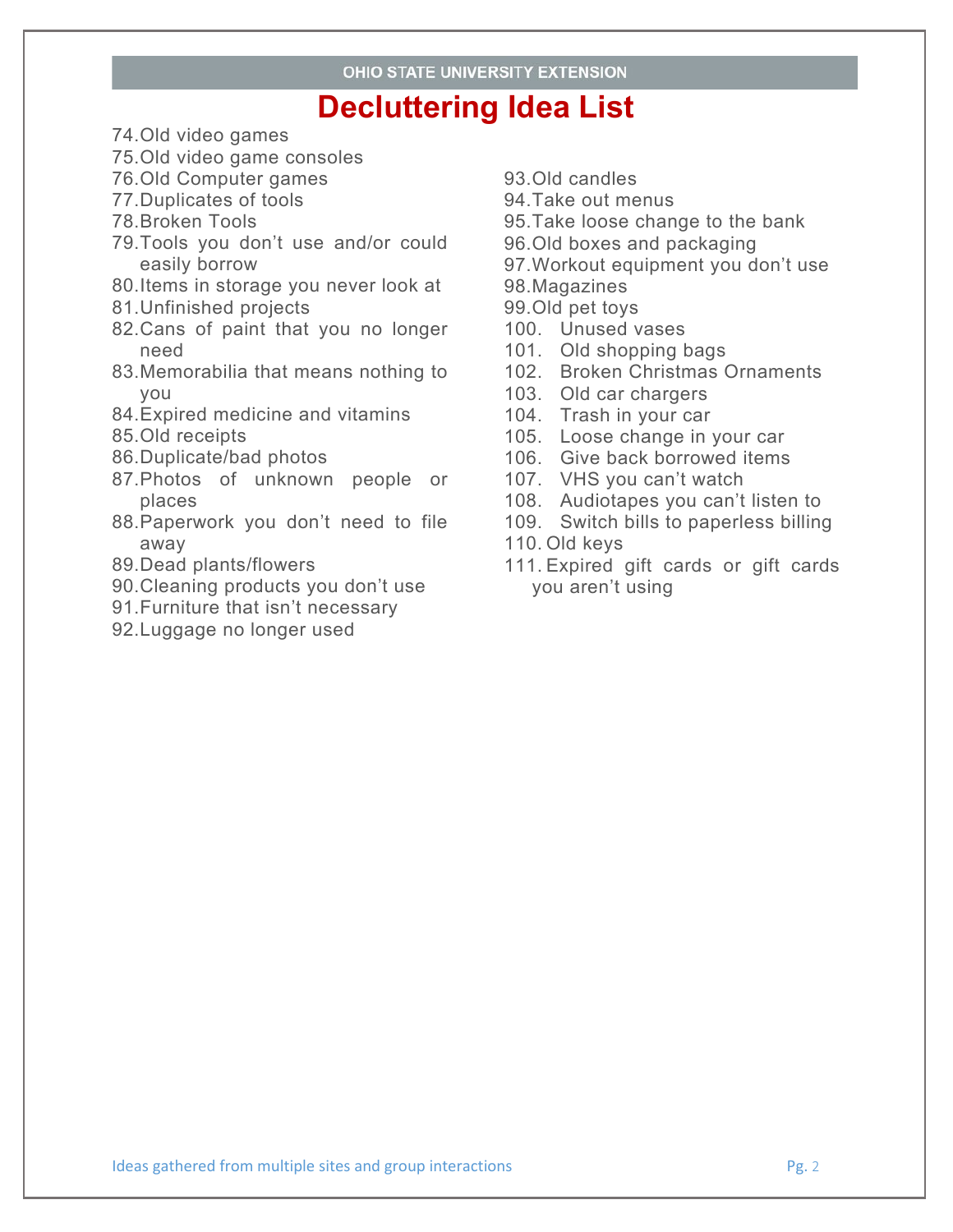### **Things to Declutter From the Kitchen**

- 1. Pantry: expired foods or foods nobody will eat
- 2. Bulky food packaging: transfer foods to clear canisters/containers to save space
- 3. Refrigerator: expired foods and foods nobody will eat
- 4. Freezer: anything expired or that will never be eaten
- 5. Spices: any that are expired or haven't been used in a year
- \_\_\_ 6. Extra salt and pepper shakers
- \_\_\_ 7. Duplicate measuring spoons and cups
- \_\_\_ 8. Stained dishcloths
- \_\_\_ 10. Cookie cutters
- \_\_\_ 11. Cake/cookie decorating supplies
- \_\_\_ 12. Mixing bowls
- \_\_\_ 13. Pots and pans
- \_\_\_ 14. Pan lids without a pan
- \_\_\_ 15. Cookie sheets
- \_\_\_ 16. Baking dishes
- \_\_\_ 17. Chipped dishes
- 18. Coffee mugs that are chipped or you never use
- **\_\_\_ 19. Chipped drinking glasses**
- **\_\_\_ 20. Plastic containers without lids**
- \_\_\_ 21. Extra water bottles
- \_\_\_ 22. Any small appliances you haven't used in a year
- \_\_\_ 23. Kitchen gadgets you never use
- **24. Silverware that has seen better days**
- \_\_\_ 25. Duplicate utensils
- \_\_ 26. Worn out knives
- \_\_\_ 27. Extra shopping bags
- \_\_\_ 28. Junk drawer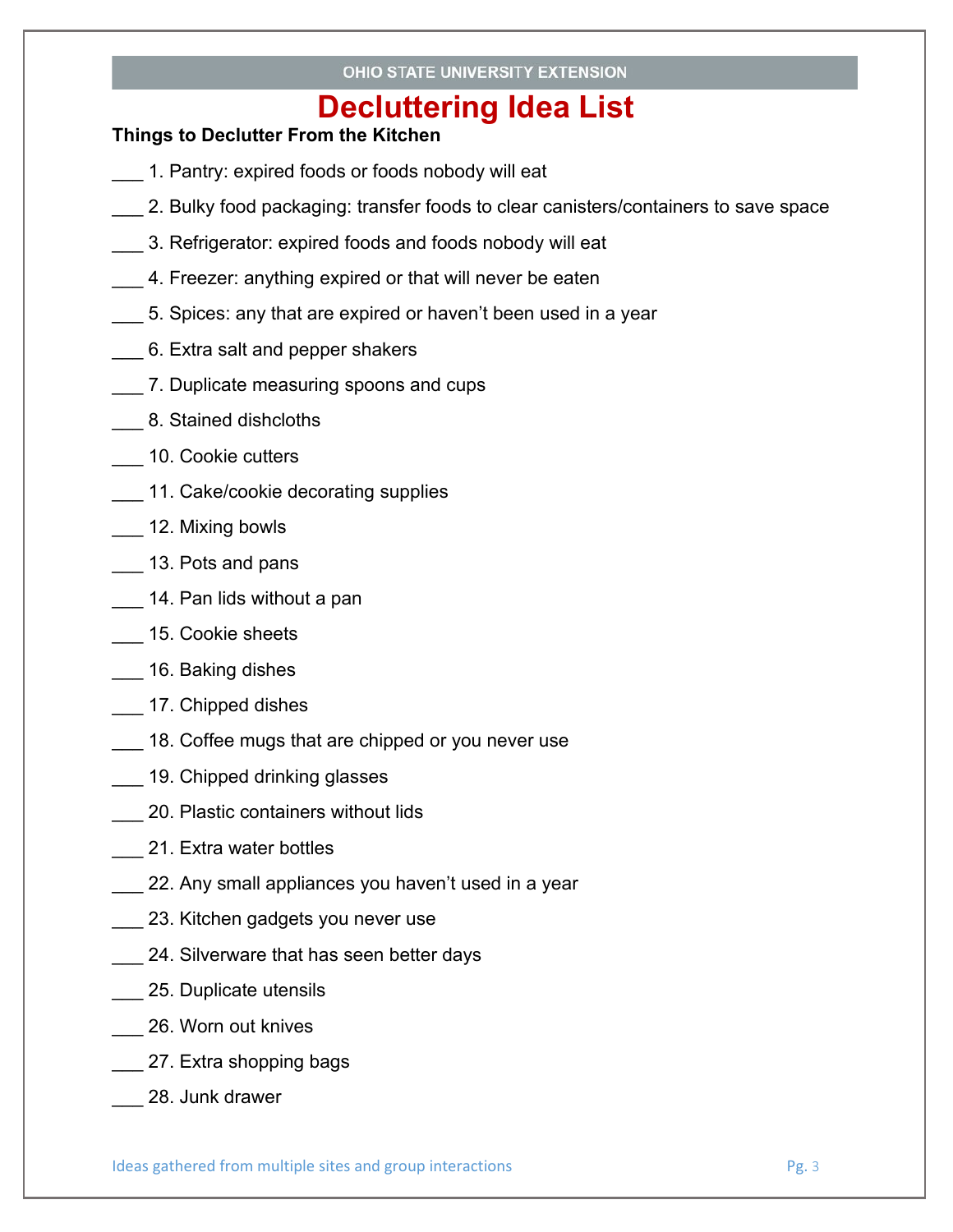- \_\_\_ 29. Expired medications and vitamins
- \_\_\_ 30. Worn out scrub brushes or sponges
- 31. Décor that you don't like anymore
- \_\_\_ 32. Excess serving pieces
- 33. Recipe books you never use

### **Laundry Room Decluttering Tips**

- 1. Socks without a mate, socks that have holes or are stretched out
- \_\_\_ 2. Cleaning supplies you don't like and won't use
- \_\_\_ 3. Cleaning tools that you never use
- 4. Hangers from the cleaners
- **\_\_\_ 5. Old appliance manuals**
- \_\_\_ 6. Worn out cleaning towels
- \_\_\_ 7. Unusable light bulbs
- \_\_\_ 8. Unused hangers

#### **The Family Room**

- \_\_\_ 1. Excess picture frames
- \_\_\_ 2. Throw blankets you don't love (consider donating to an animal shelter)
- \_\_\_\_ 3. Décor that you're tired of
- 4. Books you already read, and books you'll never read
- \_\_\_ 5. Knick-knacks
- \_\_\_ 6. Throw pillows
- \_\_\_ 7. DVDs
- \_\_\_ 8. Excess furniture
- \_\_\_ 9. Work out equipment that you never use
- 10. Games with missing pieces or that your family never plays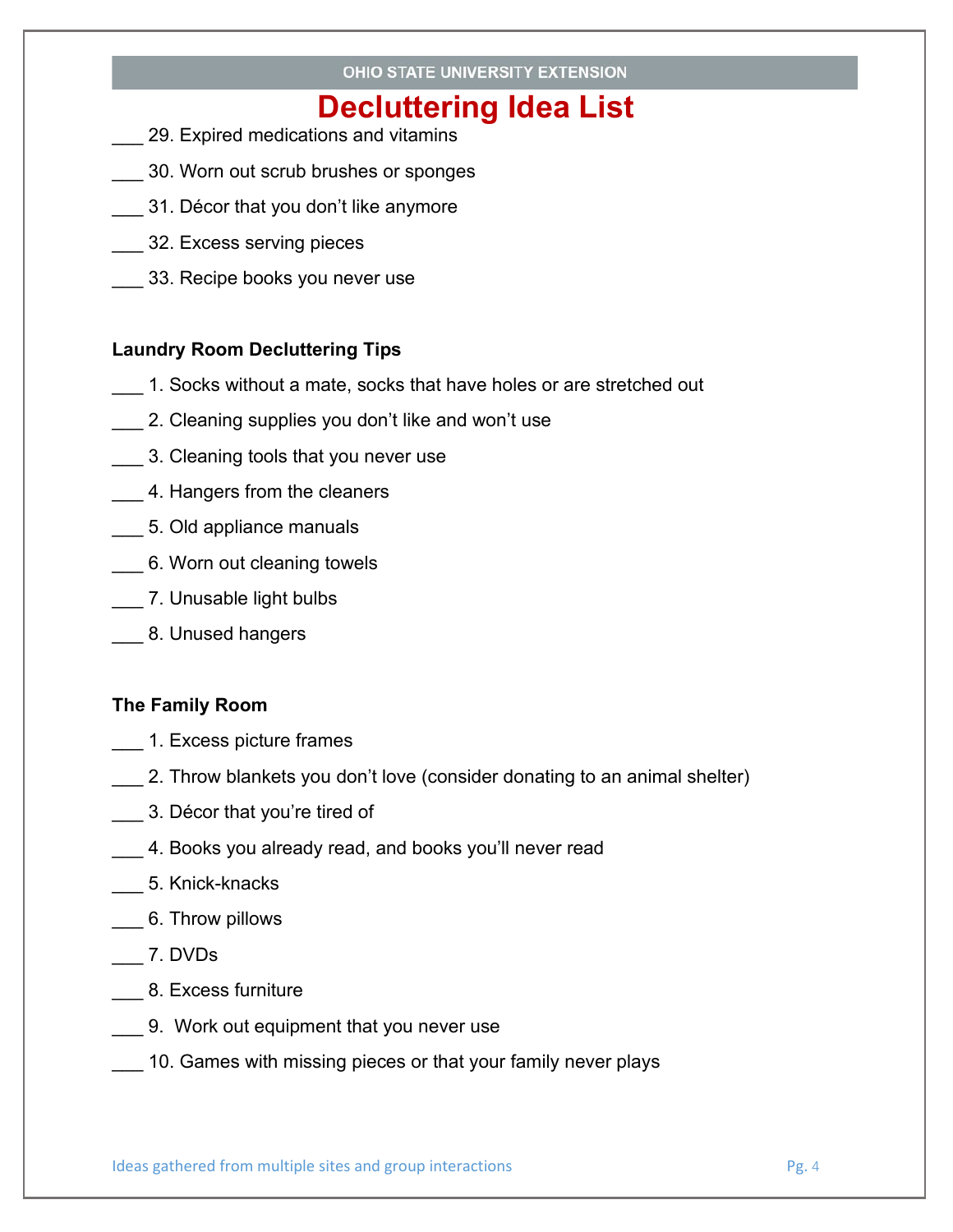#### **Storage Closets**

- \_\_\_ 1. Holiday decorations you haven't used
- 2. Anything you are storing for your grown kids…have them come pick it up!
- \_\_\_ 3. Leftover party decorations

4. Excess or broken luggage (consider donating your unneeded luggage to a local foster care agency. Foster kids often have to transport their belongings from place to place in a trash bag.)

#### **Kids Rooms**

1. Damaged books and books they have outgrown (outgrown books could be donated to a local child care center)

- \_\_\_ 2. Toys and games that they are too old for and toys they never play with
- \_\_\_ 3. Toys that are damaged
- \_\_\_ 4. Clothes and shoes they have outgrown
- \_\_\_ 5. Décor they have outgrown
- \_\_\_ 6. Coats and gloves they have outgrown
- 7. Outside toys they've outgrown or never play with
- \_\_\_ 8. Stuffed animals no longer loved

#### **Declutter the Bedroom and Closets**

- 1. Broken jewelry and jewelry you never wear
- \_\_\_ 2. Belts you haven't worn in a year
- \_\_\_ 3. Handbags not used in a year
- 4. Clothing that doesn't fit, is damaged or you never wear
- \_\_\_ 5. Old and worn-out bedding (animal shelters would love to have these)
- \_\_\_ 6. Pillows past their best life (animal shelters would love these too)
- \_\_\_ 7. Raggedy rugs

#### **The Bathroom**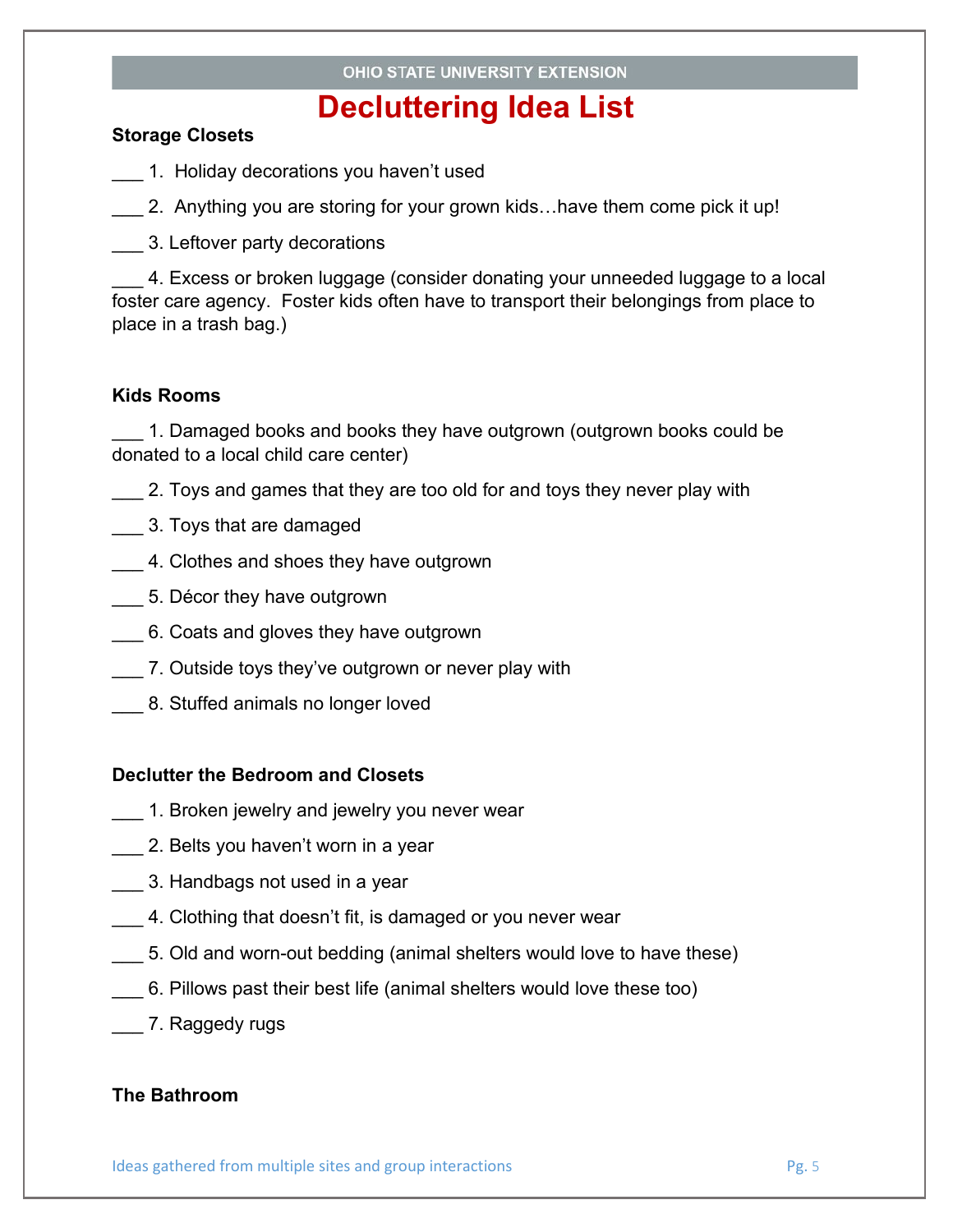### OHIO STATE UNIVERSITY EXTENSION

# **Decluttering Idea List**

- \_\_\_ 1. Almost empty bottles of lotion, shampoo, conditioner
- 2. Expired cosmetics and make-up that didn't work out
- \_\_\_ 3. Dried up nail polish or polish you hated
- \_\_\_ 4. Duplicate or dull manicure/pedicure tools
- \_\_\_ 5. Worn out hair brushes
- \_\_\_ 6. Damaged hair tools
- **1. Stretched out hair ties**
- 8. Dingy or damaged towels and washcloths
- \_\_\_ 9. Icky kids bath toys

### **Tool/Craft Closet**

- \_\_\_ 1. Old paint
- **2.** Abandoned projects that you'll never finish
- \_\_\_ 3. Broken tools
- \_\_\_ 4. Duplicate tools
- \_\_\_ 5. Specialty tools you'll never use again
- 6. Dried up paintbrushes and paint rollers
- \_\_\_ 7. Crafting/sewing supplies
- 8. Excessive number of organizing tubs and baskets

### **Decluttering the Office**

\_\_\_ 1. Cords/wires that are a mystery

2. Old computers and laptops (consider donating to a small private school that may not have the funds for technology)

- \_\_\_3. Old Phones
- \_\_\_4. Old Phone Cases
- \_\_\_5. Used Printer cartridges (recycle or have them refilled
- \_\_\_6. Empty boxes from things you bought